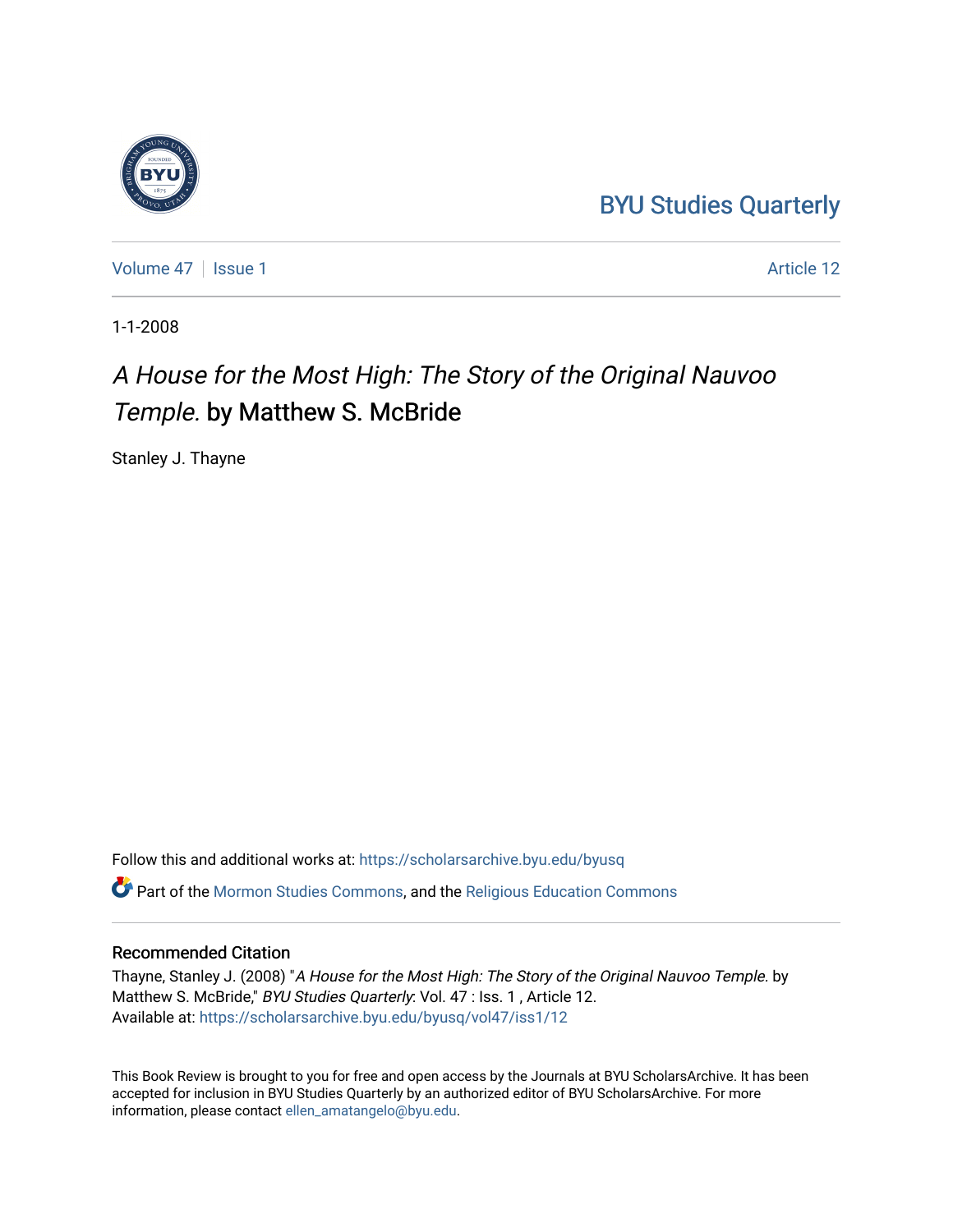Matthew S. McBride. *A House for the Most High: The Story of the Original Nauvoo Temple.* Salt Lake City: Greg Kofford Books, 2007

Reviewed by Stanley J. Thayne

This work," states the author, "is an attempt to provide a glimpse—to paint a picture in broad strokes—of the Nauvoo Temple experience using primarily the words of the Nauvoo Saints" (xiii). As far as telling the story in the participants' own words is concerned, McBride's attempt is an objective achieved. It is achieved not only with "broad strokes," however; McBride's descriptions often provide a rather detailed and intimate portrait of the temple builders and the Saints whose sacrifices funded the building. In other ways the "broad strokes" analogy is fitting. McBride does not provide a detailed analysis of temple symbolism or architecture—the narrative is generally more descriptive than analytical—and he gives only the barest outline of temple ceremony itself (quite intentionally, of course, due to the sacredness of the subject). But McBride covers his ground. What the book may lack in depth is made up for in breadth. McBride has basically taken every imaginable contemporary textual source related to the Nauvoo Temple and has linked them together chronologically with an easily flowing narrative. *A House for the Most High* is a treasure trove of primary source material and is an enjoyable read at the same time.

Though not primarily analytical, the narrative is not purely descriptive either. McBride does provide some analysis of his sources by identifying in his introduction seven "recurring themes that encapsulate the Nauvoo Temple's importance, both in its effects during the Nauvoo period and in its lasting impact on the Church" (xv). These themes, ranging from the economic to the spiritual to the symbolic, are summarized basically as follows: (1) the impact the temple and Nauvoo House, as building projects, had on the Nauvoo economy; (2) the role the temple played in promoting Nauvoo's prominence in national media; (3) the temple's influence in the formation of key elements in Latter-day Saint doctrine and theology; (4) the role temple custodianship played in the succession crisis after Joseph Smith's death; (5) the function of the temple as a "sieve" to separate

170 *BYU Studies 7, no. 1 (2008)*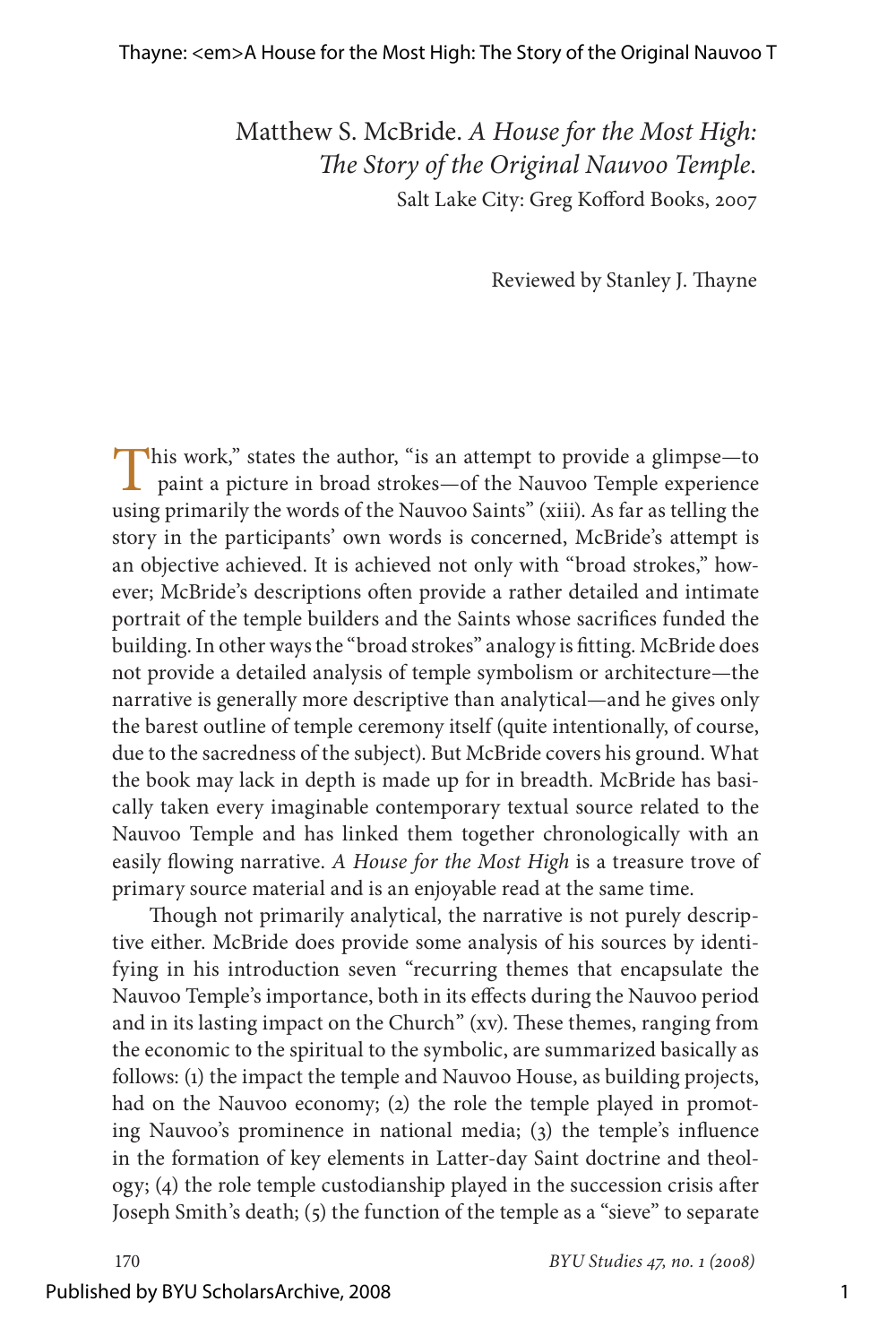the "faithful" from those who came to view Joseph as a fallen prophet; (6) the influence of the temple on Church organization, particularly on the creation of the ward unit and on the formation of the Female Relief Society of Nauvoo; and, finally, (7) the temple's symbolic significance as a monument to the Saints' tremendous sacrifice for and dedication to their faith (xv–xvi).

In laying out these themes, McBride seeks to tell the story of not only the construction of the visible temple—the actual building itself—but also the development of what President Boyd K. Packer calls the "invisible temple"—the "doctrines, covenants, and ordinances associated with Latter-day Saint temple worship" (xiii–xiv). It is this ideological aspect of the temple that McBride sees as the motivating force behind the temple's construction. Because the invisible temple is the vital center of Latter-day Saint worship, McBride argues, an understanding of its development is requisite to any real understanding of the building itself. Thus, along with descriptions of quarrying, lumbering, stonework, and interior decoration, McBride also describes the development of such doctrines as baptisms for the dead, celestial marriage, and the second anointing, which were established in Nauvoo in connection with the temple. He recreates both the body and the spirit of Mormon temple worship.

The book is organized chronologically rather than thematically. McBride moves through periods of temple construction and related issues, with chapter titles such as "The Walls Rise," "The Death of Joseph," "The Ascendancy of the Twelve," "Setting the Capstone," "Endowed with Power," and "Monument to a People." After a final chapter, "The Temple's Fate," he concludes with an epilogue titled "The Temple Resurrected," documenting efforts involved in the purchase, reclamation, and the beginning phases of the rebuilding of the Nauvoo Temple (though he leaves the bulk of that story for another telling). The chapters are divided with subheadings that make for easy browsing and facilitate quick tracking of information. Though the author occasionally identifies some of the aforementioned themes throughout, they are more often left implicit for readers to identify and interpret on their own. The sources are often left free to speak for themselves, as McBride quotes liberally with large text blocks appearing on nearly every page. What McBride offers is an organizational structure and ordering of texts that would take years, perhaps decades to assemble. His work is the culmination of much searching, gathering, and organizing, and it reflects a great love for the subject.

McBride demonstrates a broad awareness of the archaeological data that has been gathered on the temple, as well as an understanding of the scholarship that has been done relevant to temple building and the Saints'